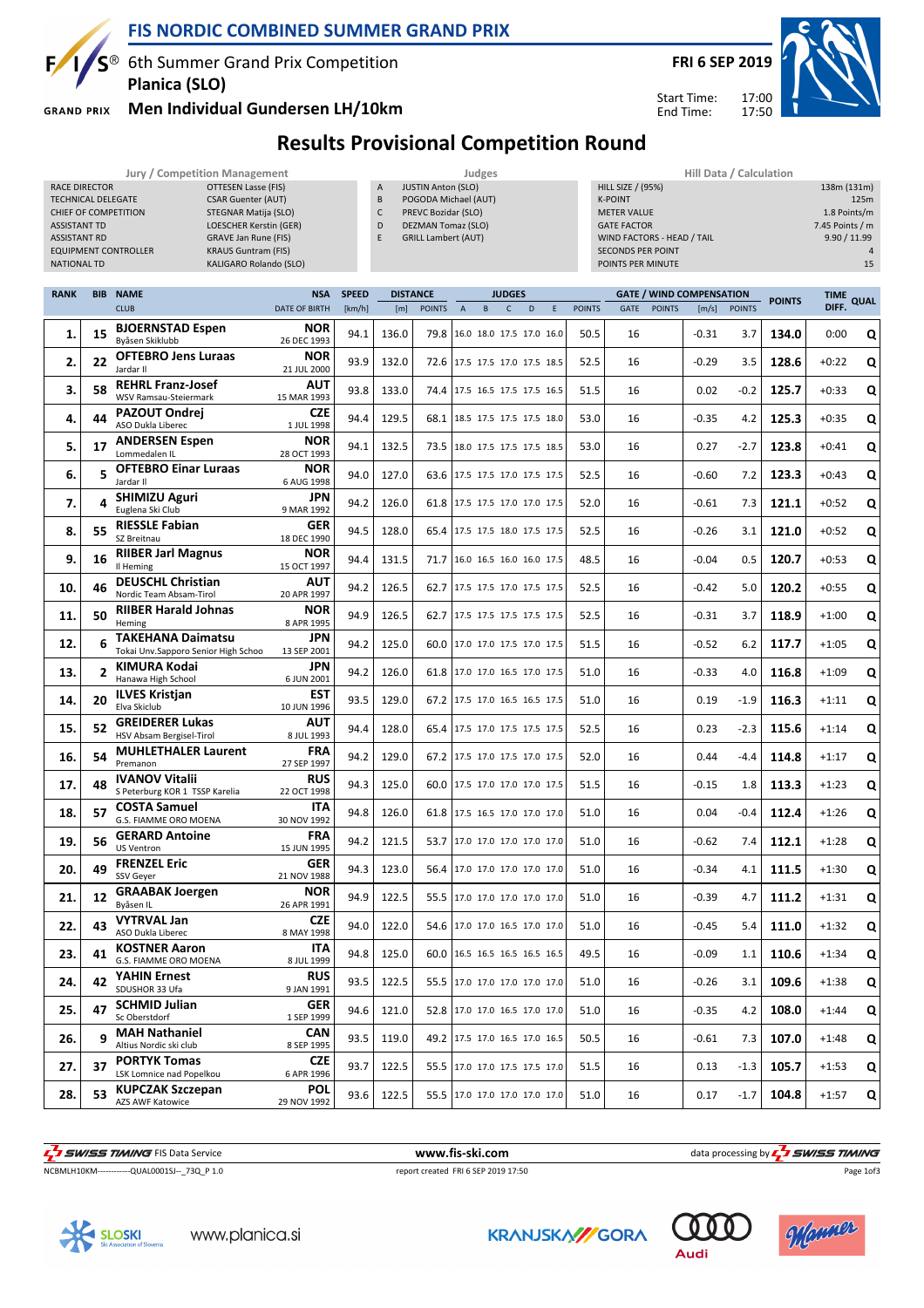

 $S^{\circledast}$  6th Summer Grand Prix Competition **Planica (SLO)**

17:00 17:50 Start Time: End Time:

**FRI 6 SEP 2019**



**GRAND PRIX** 

 $\mathbf{F}$ 

### **Men Individual Gundersen LH/10km**

# **Results Provisional Competition Round**

| <b>RANK</b> | <b>BIB</b> | <b>NAME</b>                                                      | <b>SPEED</b>                           | <b>DISTANCE</b> |       | <b>JUDGES</b> |                          |              |   |   |               | <b>GATE / WIND COMPENSATION</b> |               | <b>POINTS</b> | <b>TIME</b>   | QUAL  |         |   |
|-------------|------------|------------------------------------------------------------------|----------------------------------------|-----------------|-------|---------------|--------------------------|--------------|---|---|---------------|---------------------------------|---------------|---------------|---------------|-------|---------|---|
|             |            | <b>CLUB</b>                                                      | <b>DATE OF BIRTH</b>                   | [km/h]          | [m]   | <b>POINTS</b> | B<br>$\overline{A}$      | $\mathsf{C}$ | D | E | <b>POINTS</b> | GATE                            | <b>POINTS</b> | [m/s]         | <b>POINTS</b> |       | DIFF.   |   |
| 29.         | 23         | <b>MATSUZAWA Hiroto</b><br>Hakuba High School                    | JPN<br>10 DEC 2000                     | 94.3            | 118.0 | 47.4          | 16.5 17.0 16.5 17.0 16.5 |              |   |   | 50.0          | 16                              |               | $-0.53$       | 6.4           | 103.8 | $+2:01$ | Q |
| 30.         | 31         | <b>JELEN Rok</b><br>Ssk Velenie                                  | <b>SLO</b><br>31 MAR 2000              | 93.7            | 118.5 | 48.3          | 16.5 16.0 16.0 16.0 15.5 |              |   |   | 48.0          | 16                              |               | $-0.55$       | 6.6           | 102.9 | $+2:04$ | Q |
| 31.         | 14         | <b>GRUBER Bernhard</b><br>SC Bischofshofen-Salzburg              | AUT<br>12 AUG 1982                     | 94.5            | 120.0 | 51.0          | 17.0 16.5 16.5 17.0 16.5 |              |   |   | 50.0          | 16                              |               | $-0.08$       | $1.0\,$       | 102.0 | $+2:08$ | Q |
| 32.         | 51         | <b>JOEBSTL Thomas</b><br>SG Klagenfurt-Kaernten                  | AUT<br>22 SEP 1995                     | 94.4            | 121.0 | 52.8          | 16.5 16.5 16.5 16.5 16.5 |              |   |   | 49.5          | 16                              |               | 0.08          | $-0.8$        | 101.5 | $+2:10$ | Q |
| 33.         | 26         | <b>HUETTEL Simon</b><br>Wsv 1922 weissenstadt                    | <b>GER</b><br>4 AUG 1999               | 94.8            | 116.5 | 44.7          | 16.5 16.5 16.5 16.5 16.5 |              |   |   | 49.5          | 16                              |               | $-0.53$       | 6.4           | 100.6 | $+2:14$ | Q |
| 34.         | 27         | <b>MAIER Jonas</b><br>Sc Waldau                                  | <b>GER</b><br>6 JUL 1999               | 94.9            | 116.0 | 43.8          | 16.0 16.5 16.0 15.5 16.5 |              |   |   | 48.5          | 16                              |               | $-0.68$       | 8.2           | 100.5 | $+2:14$ | Q |
| 35.         | 39         | <b>MACH David</b><br><b>Tsv Buchenberg</b>                       | GER<br>14 MAY 2000                     | 93.9            | 120.0 | 51.0          | 16.5 17.0 17.0 17.0 17.0 |              |   |   | 51.0          | 16                              |               | 0.17          | $-1.7$        | 100.3 | $+2:15$ | Q |
| 36.         | 33         | <b>LEHNERT Luis</b><br>Wsv Oberaudorf                            | <b>GER</b><br>12 JUN 2000              | 94.4            | 114.5 | 41.1          | 16.5 17.0 16.5 15.5 16.5 |              |   |   | 49.5          | 16                              |               | $-0.66$       | 7.9           | 98.5  | $+2:22$ | Q |
| 37.         | 45         | <b>VRHOVNIK Vid</b><br>Ssk Velenje                               | <b>SLO</b><br>12 JUL 1999              | 94.2            | 117.0 | 45.6          | 16.5 17.0 16.5 16.5 16.0 |              |   |   | 49.5          | 16                              |               | $-0.18$       | 2.2           | 97.3  | $+2:27$ | Q |
| 38.         | 18         | <b>JELEN Ozbej</b>                                               | <b>SLO</b>                             | 94.1            | 120.0 | 51.0          | 17.0 16.5 16.0 16.0 16.5 |              |   |   | 49.0          | 16                              |               | 0.29          | $-2.9$        | 97.1  | $+2:28$ | Q |
| 39.         | 34         | Ssk Velenje<br><b>VAXELAIRE Lilian</b><br>S.C xonrupt            | 2 JUN 2000<br><b>FRA</b><br>4 FEB 1998 | 94.5            | 113.5 | 39.3          | 16.5 16.5 16.5 16.5 16.5 |              |   |   | 49.5          | 16                              |               | $-0.57$       | 6.8           | 95.6  | $+2:34$ | Q |
| 40.         | 10         | <b>DANEK Lukas</b><br>ASO Dukla Liberec                          | <b>CZE</b><br>19 SEP 1997              | 95.1            | 113.0 | 38.4          | 16.0 16.0 16.5 16.0 16.5 |              |   |   | 48.5          | 16                              |               | $-0.68$       | 8.2           | 95.1  | $+2:36$ | Q |
| 41.         | 21         | <b>MARUSARZ Wojciech</b><br>AZS Zakopane                         | POL<br>28 MAY 1993                     | 93.5            | 117.0 | 45.6          | 16.5 16.0 16.0 16.0 16.5 |              |   |   | 48.5          | 16                              |               | 0.06          | $-0.6$        | 93.5  | $+2:42$ | Q |
| 42.         | 40         | <b>HAHN Martin</b><br><b>VSC Klingenthal</b>                     | <b>GER</b><br>6 MAY 1997               | 94.2            | 115.5 | 42.9          | 16.5 16.5 16.0 16.5 16.5 |              |   |   | 49.5          | 16                              |               | $-0.01$       | 0.1           | 92.5  | $+2:46$ | Q |
| 43.         | 7          | <b>ANDREWS Grant</b><br>Steamboat Springs Winter Sports Clu      | USA<br>3 DEC 1997                      | 93.8            | 111.5 | 35.7          | 16.5 16.5 16.5 16.0 16.0 |              |   |   | 49.0          | 16                              |               | $-0.60$       | 7.2           | 91.9  | $+2:48$ | Q |
| 44.         | 28         | <b>VALLET Edgar</b><br><b>CSR Pontarlier</b>                     | <b>FRA</b><br>26 JUN 2000              | 94.5            | 111.5 | 35.7          | 16.0 16.0 16.5 16.5 16.0 |              |   |   | 48.5          | 16                              |               | $-0.58$       | 7.0           | 91.2  | $+2:51$ | Q |
| 45.         | 19         | <b>BRECL Gasper</b><br>Ssk Velenje                               | <b>SLO</b><br>18 NOV 1999              | 93.9            | 117.0 | 45.6          | 16.0 16.0 16.5 16.0 16.0 |              |   |   | 48.0          | 16                              |               | 0.31          | $-3.1$        | 90.5  | $+2:54$ | Q |
| 46.         | 24         | <b>KUDZIA Piotr</b><br>Lks Klimczok bystra                       | <b>POL</b><br>18 NOV 2000              | 93.7            | 114.0 | 40.2          | 16.0 16.5 16.0 16.5 16.5 |              |   |   | 49.0          | 16                              |               | $-0.03$       | 0.4           | 89.6  | $+2:58$ | Q |
| 47.         | 30         | <b>TYRODE Mael</b><br>S.C les fourgs                             | FRA<br>31 JUL 2000                     | 94.5            | 111.0 | 34.8          | 15.0 15.5 16.0 15.0 15.5 |              |   |   | 46.0          | 16                              |               | $-0.72$       | 8.6           | 89.4  | $+2:58$ | Q |
| 48.         | 8          | YACHI Sora<br>Morioka Chuo High School                           | <b>JPN</b><br>4 MAY 2000               | 94.5            | 111.0 | 34.8          | 16.0 16.0 16.0 16.0 15.5 |              |   |   | 48.0          | 16                              |               | $-0.44$       | 5.3           | 88.1  | $+3:04$ | Q |
| 49.         | 32         | <b>BUZZI Raffaele</b><br>C.S. CARABINIERI SEZ. SCI               | <b>ITA</b><br>17 JUL 1995              | 94.5            | 107.5 | 28.5          | 16.0 16.0 16.0 16.0 15.5 |              |   |   | 48.0          | 16                              |               | $-0.74$       | 8.9           | 85.4  | $+3:14$ | Q |
| 50.         | 1          | <b>JAROSZ Mateusz</b><br>Ts Wisla zakopane                       | POL<br>22 APR 2002                     | 94.3            | 105.5 | 24.9          | 16.0 16.0 16.0 16.5 16.0 |              |   |   | 48.0          | 16                              |               | $-0.57$       | 6.8           | 79.7  | $+3:37$ | Q |
| 51.         | 38         | <b>RAINER Marc Luis</b><br>SK Saalfelden-Salzburg                | AUT<br>22 SEP 1999                     | 94.1            | 110.0 | 33.0          | 16.0 16.0 16.5 16.5 16.5 |              |   |   | 49.0          | 16                              |               | 0.30          | $-3.0$        | 79.0  | $+3:40$ | Q |
| 52.         | 36         | <b>RUNGGALDIER Lukas</b><br><b>GRUPPO SCIATORI FIAMME GIALLE</b> | <b>ITA</b><br>31 JUL 1987              | 93.4            | 109.0 | 31.2          | 16.0 15.5 16.5 16.0 15.5 |              |   |   | 47.5          | 16                              |               | 0.03          | $-0.3$        | 78.4  | $+3:42$ | Q |
| 53.         | 35         | <b>MRAZ Samuel</b><br>KSG Klagenfurt-Kaernten                    | AUT<br>2 JUL 1998                      | 94.2            | 106.0 | 25.8          | 15.5 16.0 16.0 16.5 16.0 |              |   |   | 48.0          | 16                              |               | $-0.33$       | 4.0           | 77.8  | $+3:45$ | Q |
| 54.         | 25         | <b>CLARET TOURNIER Samy</b><br>C.S chamonix                      | <b>FRA</b><br>20 MAY 1999              | 93.9            | 101.5 | 17.7          | 15.5 16.0 16.0 16.0 15.5 |              |   |   | 47.5          | 16                              |               | $-0.49$       | 5.9           | 71.1  | $+4:12$ | Q |
| 55.         | 13         | <b>MASTIEV Samir</b><br>Ekaterinburg Dinamo                      | <b>RUS</b><br>13 JAN 1993              | 93.9            | 98.5  | 12.3          | 14.0 15.0 14.5 15.5 14.5 |              |   |   | 44.0          | 16                              |               | 0.05          | $-0.5$        | 55.8  | $+5:13$ | Q |
|             |            |                                                                  |                                        |                 |       |               |                          |              |   |   |               |                                 |               |               |               |       |         |   |

#### **Disqualified**

11 **KIMURA Yoshihiro JPN** SCE 4 **29 PARK Jeun KOR** SCE 4

#### **Did not start**

**3 SEIDL Mario AUT**

#### **reason for disqualification**

SCE 4 : SUIT

THE SERVICE TIMING FIS Data Service **WWW.fis-Ski.com www.fis-ski.com** data processing by THE SERVICE TIMING

NCBMLH10KM------------QUAL0001SJ--\_73Q\_P 1.0 report created FRI 6 SEP 2019 17:50

Page 2of3